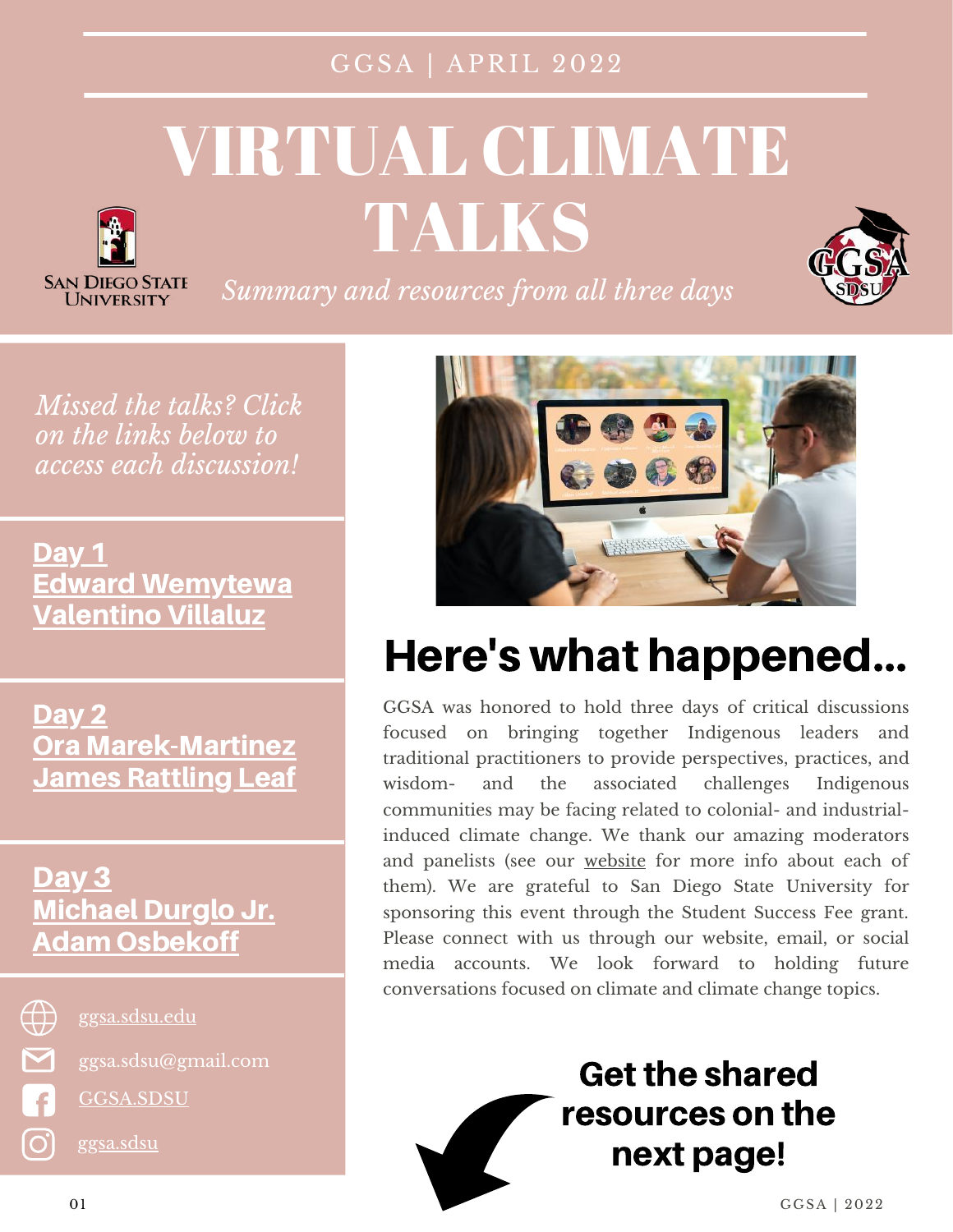

Native Land Digital Click here to tour the Native Land Digital tool [online.](https://native-land.ca/) This is an app to help map Indigenous territories, treaties, and languages



Interested in how modeling frames possible futures that climate change may or may not bring? Check out Mathews and Barnes article in the special issue of the Journal of the Royal [Anthropological](https://doi.org/10.1111/1467-9655.12391) Institute

### **North Central Climate Adaptation Science Center**

North Central Climate Adaptation Science Center

[Click](https://native-land.ca/) [here](https://nccasc.colorado.edu/) to visit their main site. And click [here](https://nccasc.colorado.edu/tribal-climate-leaders-program) to visit their Tribal Climate Leaders program



Save the date! May 17-19 2022

Maka Sitomni Ya 'Our Interconnecting Earth'

Oceti Sakowin Oyate coming together to face the climate crisis. Contact Phil Two Eagle (phil.twoeagle@rst-nsn.gov) for more information

5 Most Epic Earth Healing Projects

This is a [youtube](https://www.youtube.com/watch?app=desktop&v=Tpozw1CAxmU) video shared by Adam Osbekoff. Permaculture instructor Andrew Millson reveals his picks for the most epic Earth healing projects in the world







## Check out our webpage to see full bios of our panelists and [moderators](https://ggsa.sdsu.edu/2022-climate-talks/)



















*Adam Osbekof Michael Durglo Jr. Shasta Gaughen Giorgio H. Curti*